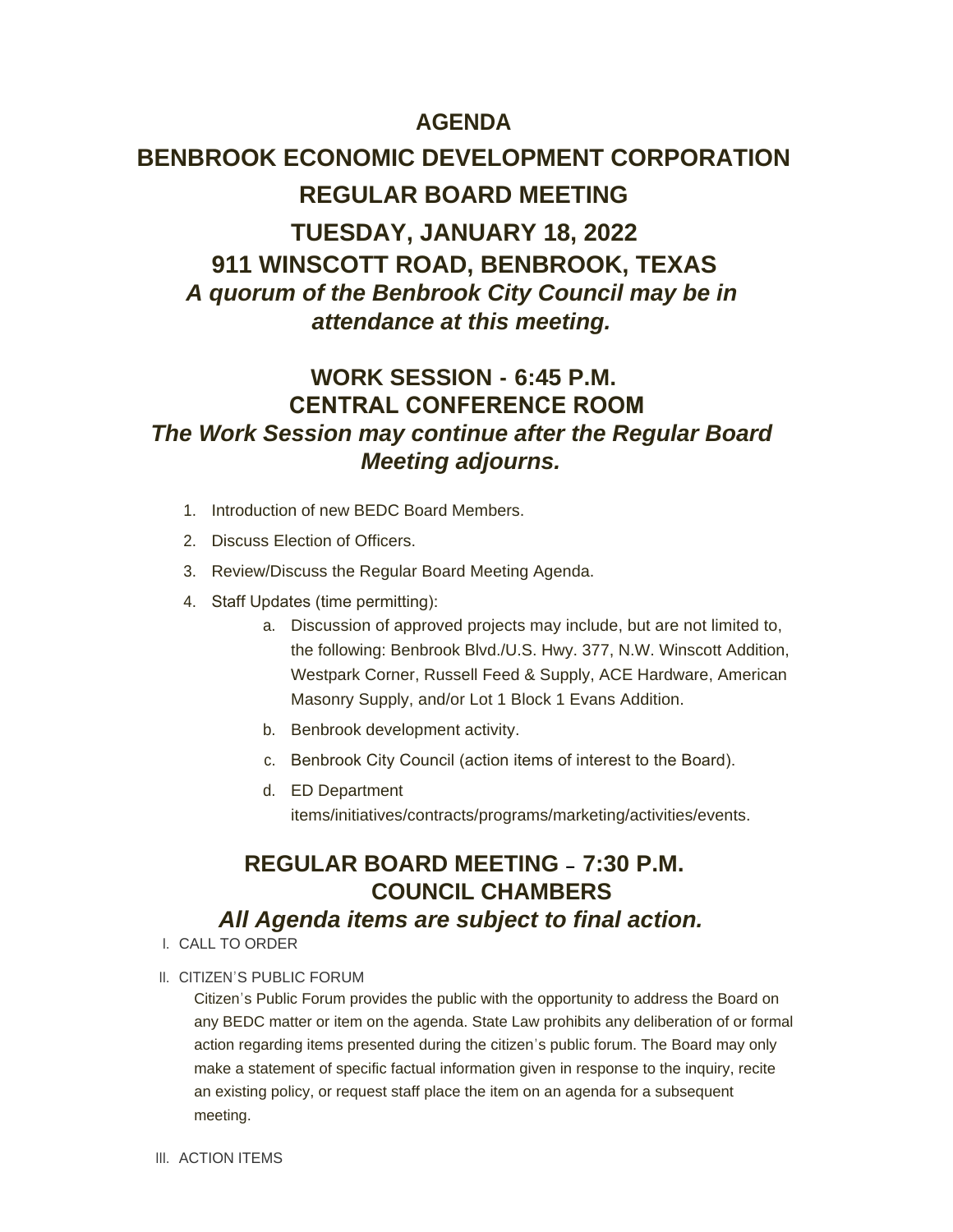- A. Approve the September 20, 2021, Regular Board Meeting Minutes.
- B. Approve the October 18, 2021, Regular Board Meeting Minutes.
- C. Approve the November 15, 2021, Regular Board Meeting Minutes.
- D. Election of 2022 BEDC Officers (President, Vice President, and Secretary).
- E. Consider Approval of a Lease Agreement Between the Benbrook Economic Development Corporation (BEDC) and Kenneth Russell.

### Documents:

[BEDC DRAFT MINUTES 09.20.21.PDF](http://www.benbrook-tx.gov/AgendaCenter/ViewFile/Item/6508?fileID=5020) [BEDC DRAFT MINUTES 10.18.21.PDF](http://www.benbrook-tx.gov/AgendaCenter/ViewFile/Item/6508?fileID=5021) [BEDC DRAFT MINUTES 11.15.21.PDF](http://www.benbrook-tx.gov/AgendaCenter/ViewFile/Item/6508?fileID=5022) [STAFF REPORT FOR KENNETH RUSSELL LEASE AGREEMENT.PDF](http://www.benbrook-tx.gov/AgendaCenter/ViewFile/Item/6508?fileID=5023)

### IV. DIRECTOR'S REPORT

- A. Receive Monthly Financial Report for Period Ending November 30, 2021.
- B. Receive Monthly Financial Report for Period Ending December 31, 2021.

### V. EXECUTIVE SESSION

Pursuant to the Texas Open Meetings Act:

A. Section 551.072 – Deliberations Regarding Real Property.

Deliberate the purchase, exchange, lease, or value of real property, as deliberation in an open session would have a detrimental effect on the position of governmental body negotiations with a third person.

- **CONSIDER APPROVAL OF A LEASE AGREEMENT BETWEEN THE** BENBROOK ECONOMIC DEVELOPMENT CORPORATION (BEDC) AND KENNETH RUSSELL.
- VI. RECONVENE INTO OPEN SESSION
- VII. TAKE ANY NECESSARY OR APPROPRIATE ACTION AS A RESULT OF CLOSED EXECUTIVE SESSION
- VIII. ADJOURNMENT

The BEDC Board reserves the right to convene in Executive Session on any item on the Agenda pursuant to the provisions of the Open Meetings Law, Chapter 551, Texas Government Code, in accordance with the authority contained in:

Section 551.071, Consultation with City Attorney

Section 551.072, Deliberation regarding real property

Section 551.073, Deliberation regarding gifts and donations

Section 551.087, Deliberation regarding economic development negotiations